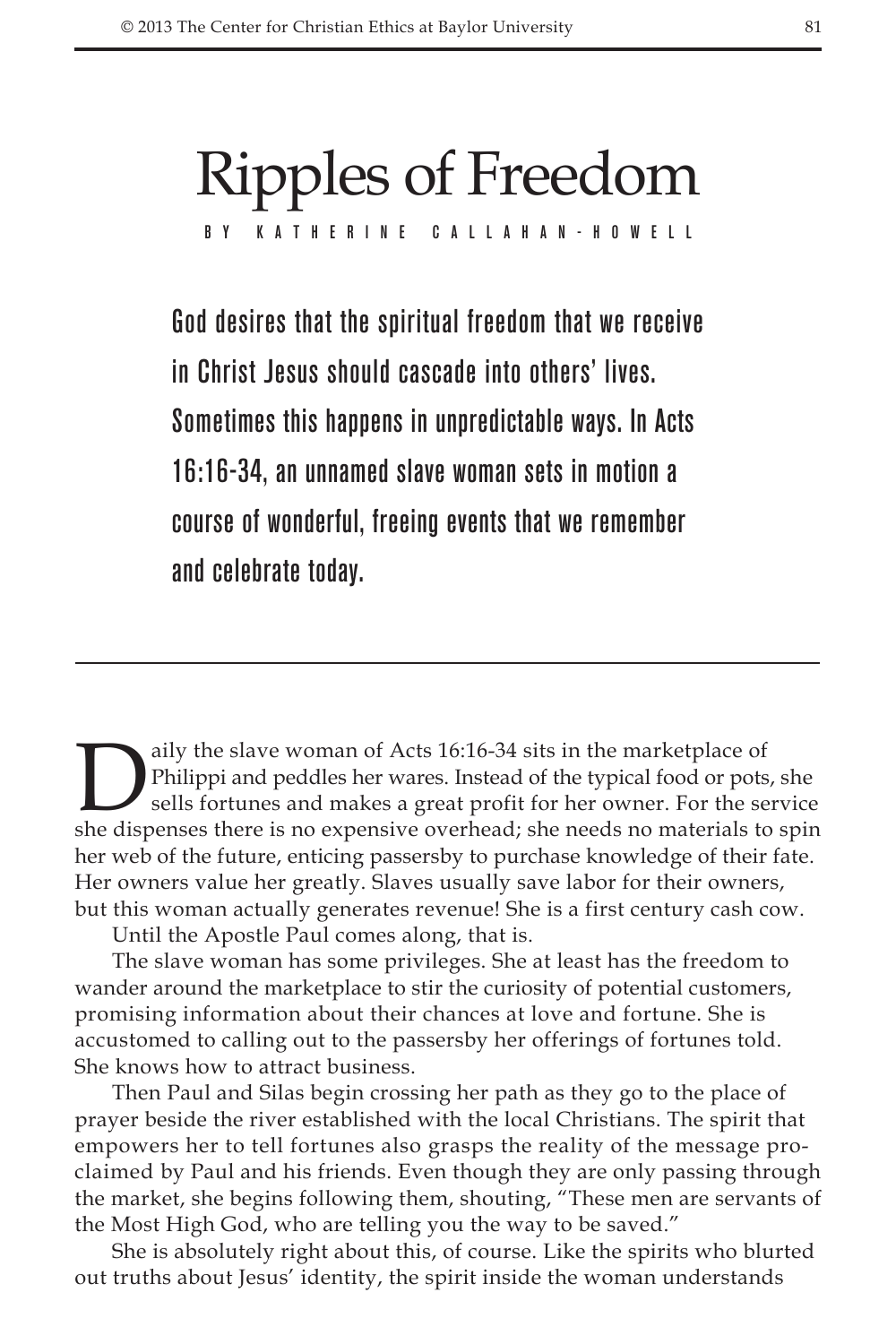that Paul and his companions are proclaiming the one true God. You might think that someone heralding the men's approach by announcing their business and clarifying their intention toward salvation to the masses would be seen as a benefit. Perhaps that is how Paul saw the situation at first, but not as the slave woman persisted for many days.

Does Paul disdain the source—not the woman, but the spirit within her? Does he not want to attract attention in this public venue, hoping to convert people without the authorities' notice? Or does he just tire of her shouting? He is finally "so annoyed" that he calls out the spirit from the woman, and the spirit obeys. The woman is now free—at least, from the spirit.

Her owners do not rejoice in her spiritual deliverance. Realizing their loss of income, they drag Paul and Silas to the authorities and make complaints worthy of their arrest. They do not say to the magistrates, "These men cast the spirit out of our slave that brought us a great income." Instead they accuse them of causing an uproar and advocating unlawful customs. In reality, their slave has caused more of a disturbance by shouting in the marketplace than Paul and Silas ever have by walking quietly through it on their way to the place of prayer.

The crowd joins with the owners in attacking Paul and Silas, leaving the authorities little choice but to act in response. They have Paul and Silas stripped, severely flogged, thrown into jail, and chained up for the night. In the marvelous scene that follows—it has become for us a beloved story of praise in the midst of hardship—Paul and Silas are singing hymns, praying, and teaching the other prisoners while bound in their chains, until they are all rescued by an earthquake. God literally shakes the prisoners free of their chains. To top off the miracle, the jailer and his family receive salvation.

## **Keep**

"Overwhelmingly when a woman (or girl) appears in the biblical text, this rarity *heralds* an upcoming event as important," Robin Gallaher Branch has noted. "Narrators may intentionally use a woman's or girl's entrance into the text to raise, as it were, a *red flag* that announces the significance of this part of the story."<sup>†</sup> Branch's observation certainly holds true in this passage. The appearance of the nameless female slave alerts us to notable events—the admirable attitude of Paul and Silas through their suffering, their delivery from unjust imprisonment, and the salvation of an entire family. None of these events would have transpired if not for this spirit-possessed woman, whose healing landed the apostles in their predicament.

A few verses earlier in this chapter, we find another significant woman— Lydia. Paul and his companions can linger in Philippi only because of her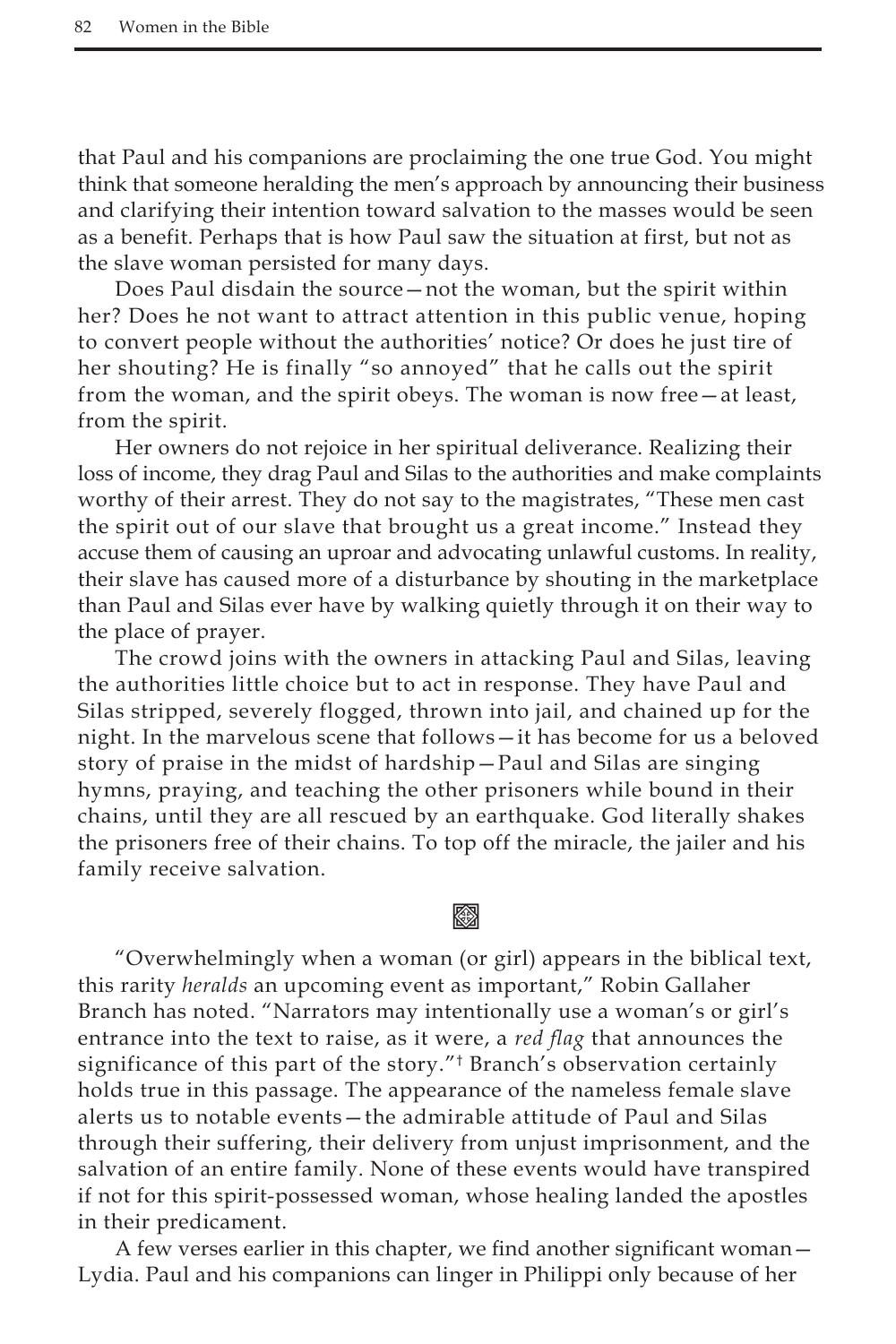gracious hospitality (Acts 16:14-15). Lydia is a woman of influence, a business woman dealing in purple cloth. After her conversion and the baptism of her household, she insists that Paul and his compatriots stay in her home. She is very generous (like the women who funded Jesus' travels), creating a safe space for Paul to operate in Philippi. Because of Lydia's important role in this story, we name children after her and use her as a model for good business practices and hospitality. But what of this unnamed woman? She too *heralds* in the miraculous story of the earthquake and the prison-keeper's conversion.

We do not know what fate the slave woman suffers at the hands of her owners, angered at their loss of income. Their anger at Paul has resulted in his arrest; it's unimaginable that she would not suffer as well, being their property. Since she has lost so much value in their eyes, they have little reason to be kind to her.

Even Paul does not order her deliverance out of compassion; he does not look on her with pity and decide she deserves to be free. He commands the spirit to leave out of annoyance: he is tired of listening to her shouting, and the exorcism shuts her up. But even if Paul lacks the proper motive, she still receives deliverance. God still shows up in her life, even if for selfish reasons on Paul's part. She probably remains a slave, but is no longer exploited for her 'gift.'

Whatever horrors will come this slave woman's way, at least she is

spiritually free to believe in the God who cast out the demon within her, to believe in the Christ who brings salvation as Paul proclaims. Like other women in the New Testament, she acquires privileges unusual for their gender, most importantly the freedom offered in salvation.

Her newfound spiritual freedom ripples through the story. When Paul and Silas are enchained for

"Overwhelmingly when a woman (or girl) appears in the biblical text, this rarity heralds an upcoming event as important," Robin Gallaher Branch has noted. This certainly holds true in the case of the unnamed slave woman in this story.

daring to offer freedom to this embattled woman, they remain free to praise God despite their chains. Then God frees them from their bondage by shaking the very earth. Through the events of their physical deliverance, the jailer "and his whole household"—probably his wife and children and possibly his servants—received spiritual freedom as they are saved and baptized, and share a meal with Paul and Silas.